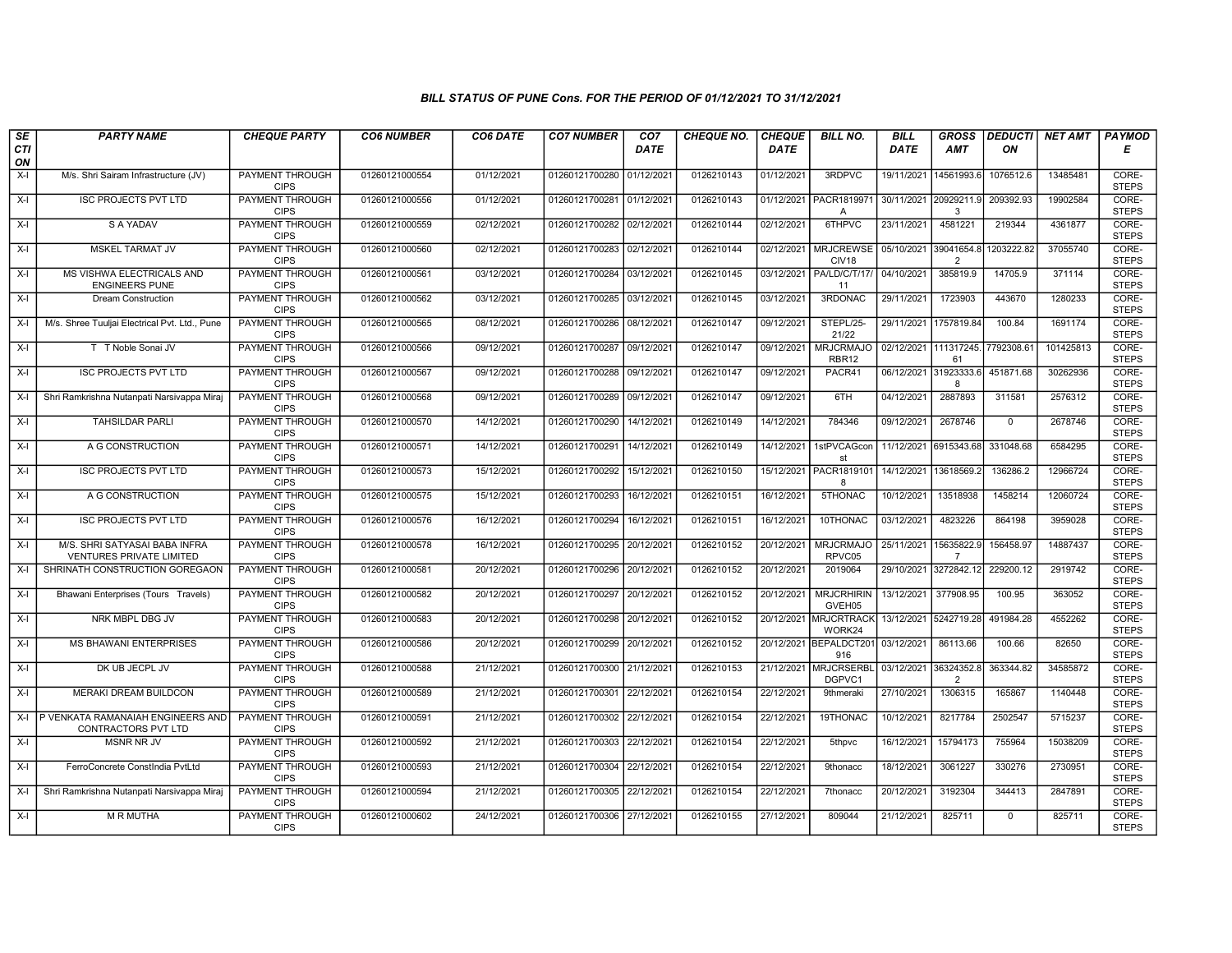## BILL STATUS OF PUNE Cons. FOR THE PERIOD OF 01/12/2021 TO 31/12/2021

| SE        | <b>PARTY NAME</b>                                         | <b>CHEQUE PARTY</b>                                                                 | <b>CO6 NUMBER</b> | CO6 DATE   | <b>CO7 NUMBER</b>         | CO <sub>7</sub> | <b>CHEQUE NO.</b> | <b>CHEQUE</b> | <b>BILL NO.</b>    | <b>BILL</b> | <b>GROSS</b> | <b>DEDUCTI</b>                   | NET AMT  | <b>PAYMOD</b>                 |
|-----------|-----------------------------------------------------------|-------------------------------------------------------------------------------------|-------------------|------------|---------------------------|-----------------|-------------------|---------------|--------------------|-------------|--------------|----------------------------------|----------|-------------------------------|
| CTI<br>ON |                                                           |                                                                                     |                   |            |                           | <b>DATE</b>     |                   | <b>DATE</b>   |                    | DATE        | <b>AMT</b>   | ΟN                               |          | Е                             |
| $X-I$     | <b>ISC PROJECTS PVT LTD</b>                               | <b>PAYMENT THROUGH</b><br><b>CIPS</b>                                               | 01260121000603    | 24/12/2021 | 01260121700307            | 27/12/2021      | 0126210155        | 27/12/2021    | 808920             | 22/12/2021  | 1428372      | $\overline{0}$                   | 1428372  | CORE-<br><b>STEPS</b>         |
| $X-I$     | Ms KIPLSAY JV                                             | <b>PAYMENT THROUGH</b><br><b>CIPS</b>                                               | 01260121000604    | 29/12/2021 | 01260121700308 29/12/2021 |                 | 0126210157        | 30/12/2021    | 32TH               |             | $\mathsf{R}$ | 24/12/2021 13369052.9 2411869.98 | 10957183 | CORE-<br><b>STEPS</b>         |
| $X-I$     | SHREE TULJAI ELECTRICAL PVT LTD                           | PAYMENT THROUGH<br><b>CIPS</b>                                                      | 01260121000607    | 30/12/2021 | 01260121700309 31/12/2021 |                 | 0126210160        | 31/12/2021    | STEPL/29-<br>21/22 | 29/12/2021  | 9509302.88   | 360095.88                        | 9149207  | CORE-<br><b>STEPS</b>         |
| X-II      | <b>BABA PROJECTS</b>                                      | <b>PAYMENT THROUGH</b><br><b>CIPS</b>                                               | 01260221000413    | 01/12/2021 | 01260221700215 01/12/2021 |                 | 0126210143        | 01/12/2021    | 775941             | 29/11/2021  | 544670       | $\mathbf 0$                      | 544670   | CORE-<br><b>STEPS</b>         |
| $X-H$     | SUB DIVISIONAL OFFICER HAVELI                             | <b>SUB DIVISIONAL</b><br>OFFICER HAVELI                                             | 01260221000414    | 01/12/2021 | 01260221700216 01/12/2021 |                 | 696358            | 01/12/2021    | 809128             | 30/11/2021  | 1391671      | $\overline{0}$                   | 1391671  | <b>BANK</b><br>CHEQUE         |
| X-II      | Dy CE/C/PA                                                | <b>PAYMENT THROUGH</b><br><b>CIPS</b>                                               | 01260221000415    | 02/12/2021 | 01260221700217 02/12/2021 |                 | 0126210144        | 02/12/2021    | $\overline{22}$    | 29/10/2021  | 5844         | $\mathbf{0}$                     | 5844     | CORE-<br><b>STEPS</b>         |
| X-II      | Ms M S PATIL Proprietor of Shri Patil<br>Enterprises      | PAYMENT THROUGH<br><b>CIPS</b>                                                      | 01260221000416    | 02/12/2021 | 01260221700218 02/12/2021 |                 | 0126210144        | 02/12/2021    | 784339             | 26/11/2021  | 4189093      | $\mathbf{0}$                     | 4189093  | CORE-<br><b>STEPS</b>         |
| $X-II$    | HONBLE SHRI JUSTICE P.B. GAIKWAD                          | <b>PAYMENT THROUGH</b><br><b>CIPS</b>                                               | 01260221000419    | 02/12/2021 | 01260221700219            | 02/12/2021      | 0126210144        | 02/12/2021    | 784340             | 26/11/2021  | 120000       | $\overline{0}$                   | 120000   | CORE-<br><b>STEPS</b>         |
| X-II      | <b>TAHASILDAR KOREGAON</b>                                | <b>PAYMENT THROUGH</b><br><b>CIPS</b>                                               | 01260221000423    | 06/12/2021 | 01260221700220 06/12/2021 |                 | 0126210146        | 07/12/2021    | 809204             | 01/11/2021  | 65319670     | $\mathbf 0$                      | 65319670 | CORE-<br><b>STEPS</b>         |
| $X-H$     | Dy CE/C/PA                                                | <b>PAYMENT THROUGH</b><br><b>CIPS</b>                                               | 01260221000424    | 06/12/2021 | 01260221700221 07/12/2021 |                 | 0126210146        | 07/12/2021    | 23                 | 27/11/2021  | 5957         | $\overline{0}$                   | 5957     | CORE-<br><b>STEPS</b>         |
| X-II      | MS KAINAZ PERCY IRANI                                     | PAYMENT THROUGH<br><b>CIPS</b>                                                      | 01260221000428    | 09/12/2021 | 01260221700222            | 09/12/2021      | 0126210147        | 09/12/2021    | 809038             | 16/11/2021  | 25000        | $\mathbf 0$                      | 25000    | CORE-<br><b>STEPS</b>         |
| $X-II$    | Divisional Cashier(Const)C.Rly Pune                       | Divisional<br>Cashier(Const)C.Rly<br>Pune                                           | 01260221000429    | 09/12/2021 | 01260221700223 09/12/2021 |                 | 696360            | 09/12/2021    | 784343             | 07/12/2021  | 300000       | $\overline{0}$                   | 300000   | <b>BANK</b><br>CHEQUE         |
| X-II      | ADV. SANJEEV DESHPANDE                                    | PAYMENT THROUGH<br><b>CIPS</b>                                                      | 01260221000432    | 10/12/2021 | 01260221700224            | 10/12/2021      | 0126210148        | 14/12/2021    | 784335             | 24/11/2021  | 108836       | $\mathbf{0}$                     | 108836   | CORE-<br><b>STEPS</b>         |
| X-II      | ADV. SANJEEV DESHPANDE                                    | PAYMENT THROUGH<br><b>CIPS</b>                                                      | 01260221000433    | 10/12/2021 | 01260221700225            | 10/12/2021      | 0126210148        | 14/12/2021    | 784342             | 26/11/2021  | 226010       | $\mathbf{0}$                     | 226010   | CORE-<br><b>STEPS</b>         |
| $X-II$    | SQUARE COMMUNICATIONS PVT LTD                             | <b>PAYMENT THROUGH</b><br><b>CIPS</b>                                               | 01260221000435    | 14/12/2021 | 01260221700226            | 14/12/2021      | 0126210149        | 14/12/2021    | PBM623/19-20       | 11/12/2019  | 9518         | $\mathbf 0$                      | 9518     | CORE-<br><b>STEPS</b>         |
| $X-H$     | <b>TAHASILDAR KARAD</b>                                   | <b>PAYMENT THROUGH</b><br><b>CIPS</b>                                               | 01260221000436    | 14/12/2021 | 01260221700227            | 14/12/2021      | 0126210149        | 14/12/2021    | 809203             | 01/11/2021  | 25458505     | $\overline{0}$                   | 25458505 | CORE-<br><b>STEPS</b>         |
| X-II      | <b>TAHASILDAR SATARA</b>                                  | PAYMENT THROUGH<br><b>CIPS</b>                                                      | 01260221000437    | 14/12/2021 | 01260221700228            | 14/12/2021      | 0126210149        | 14/12/2021    | 809206             | 01/11/2021  | 2513400      | $\mathbf 0$                      | 2513400  | CORE-<br><b>STEPS</b>         |
| $X-II$    | Dy CE/C/PA                                                | PAYMENT THROUGH<br><b>CIPS</b>                                                      | 01260221000438    | 15/12/2021 | 01260221700229            | 15/12/2021      | 0126210150        | 15/12/2021    | 24                 | 07/11/2021  | 5665         | $\overline{0}$                   | 5665     | CORE-<br><b>STEPS</b>         |
| X-II      | Bhawani Enterprises (Tours Travels)                       | <b>PAYMENT THROUGH</b><br><b>CIPS</b>                                               | 01260221000440    | 15/12/2021 | 01260221700230            | 15/12/2021      | 0126210150        | 15/12/2021    | 399                | 24/11/2021  | 21268.8      | 0.8                              | 21268    | CORE-<br><b>STEPS</b>         |
| $X-H$     | YOUR SELF FOR DD                                          | <b>SBI TREASURY BR</b><br><b>PUNE</b>                                               | 01260221000444    | 15/12/2021 | 01260221700231            | 15/12/2021      | 696362            | 15/12/2021    | 808841             | 07/12/2021  | 58782        | $\overline{0}$                   | 58782    | <b>DEMAND</b><br><b>DRAFT</b> |
| $X-H$     | SUB DIVISIONAL OFFICER MIRAJ                              | <b>SUB DIVISIONAL</b><br>OFFICER MIRAJ                                              | 01260221000446    | 20/12/2021 | 01260221700232 20/12/2021 |                 | 696364            | 20/12/2021    | 809129             | 15/12/2021  | 24980075     | $\mathbf{0}$                     | 24980075 | <b>BANK</b><br><b>CHEQUE</b>  |
| $X-II$    | SUB DIVISIONAL OFFICER KARAD SUB<br><b>DIVISION KARAD</b> | PAYMENT THROUGH<br><b>CIPS</b>                                                      | 01260221000447    | 20/12/2021 | 01260221700233            | 20/12/2021      | 0126210152        | 20/12/2021    | 809130             | 15/12/2021  | 335200       | $\mathbf 0$                      | 335200   | CORE-<br><b>STEPS</b>         |
| $X-II$    | SUB DIVISIONAL OFFICER KARAD SUB<br><b>DIVISION KARAD</b> | <b>PAYMENT THROUGH</b><br><b>CIPS</b>                                               | 01260221000448    | 20/12/2021 | 01260221700234            | 20/12/2021      | 0126210152        | 20/12/2021    | 809131             | 15/12/2021  | 70712        | $\overline{0}$                   | 70712    | CORE-<br><b>STEPS</b>         |
| $X-II$    | SUB DIVISIONAL OFFICER KOREGAON<br>SUB DIVISION KOREGAON  | <b>SUB DIVISIONAL</b><br>OFFICER KOREGAON<br><b>SUB DIVISION</b><br><b>KOREGAON</b> | 01260221000449    | 20/12/2021 | 01260221700235            | 20/12/2021      | 696363            | 20/12/2021    | 809132             | 15/12/2021  | 929746       | $\mathbf{0}$                     | 929746   | <b>BANK</b><br>CHEQUE         |
| $X-II$    | Divisional Cashier(Const)C.Rly Pune                       | Divisional<br>Cashier(Const)C.Rly<br>Pune                                           | 01260221000452    | 27/12/2021 | 01260221700236 27/12/2021 |                 | 696365            | 27/12/2021    | 784347             | 14/12/2021  | 300000       | $\Omega$                         | 300000   | <b>BANK</b><br><b>CHEQUE</b>  |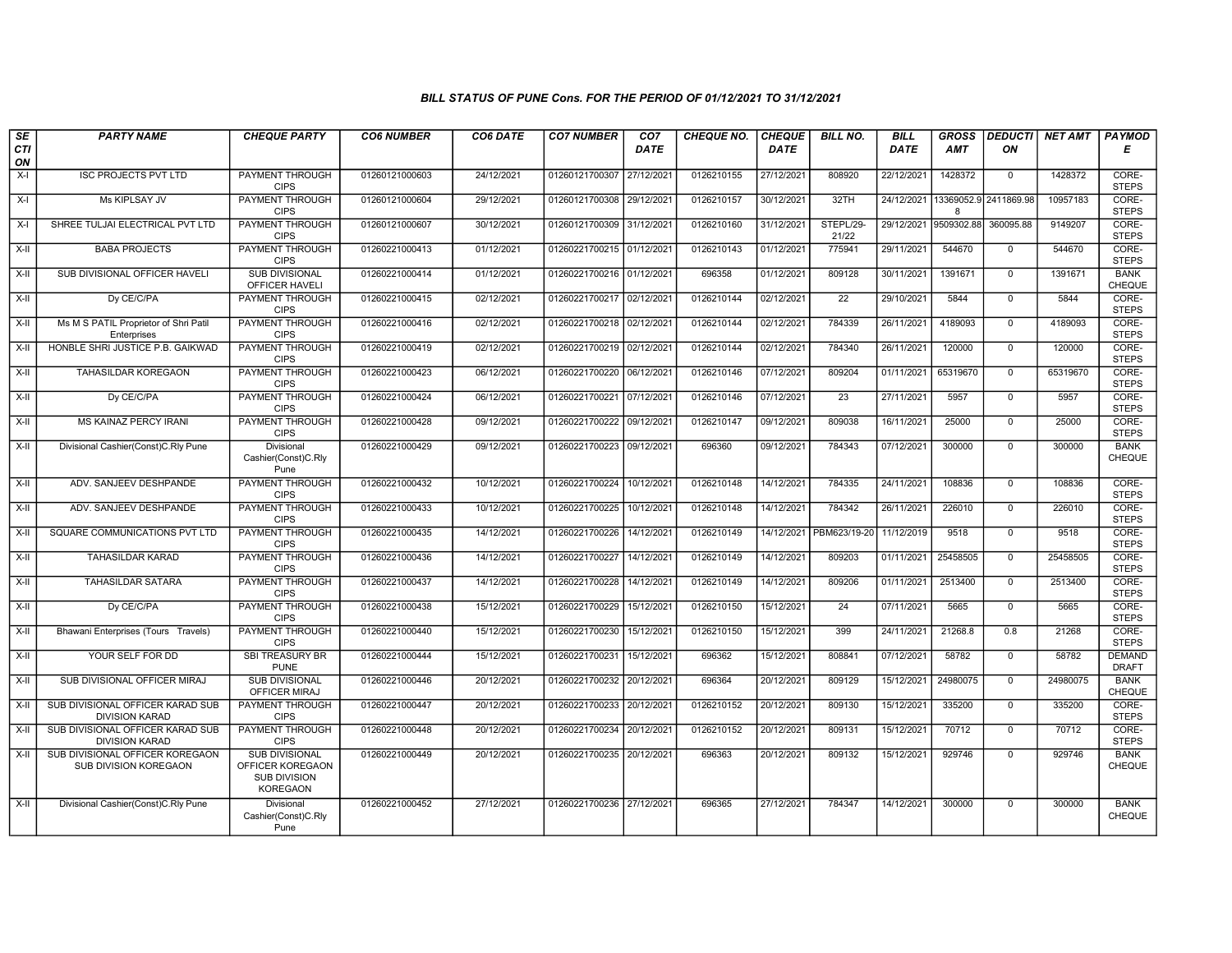## BILL STATUS OF PUNE Cons. FOR THE PERIOD OF 01/12/2021 TO 31/12/2021

| $s_E$                       | <b>PARTY NAME</b>                                              | <b>CHEQUE PARTY</b>                                                                 | <b>CO6 NUMBER</b> | CO6 DATE   | <b>CO7 NUMBER</b>         | CO <sub>7</sub> | <b>CHEQUE NO.</b> | <b>CHEQUE</b> | <b>BILL NO.</b>     | <b>BILL</b> | <b>GROSS</b> | <b>DEDUCTI</b> | <b>NET AMT</b> | <b>PAYMOD</b>                 |
|-----------------------------|----------------------------------------------------------------|-------------------------------------------------------------------------------------|-------------------|------------|---------------------------|-----------------|-------------------|---------------|---------------------|-------------|--------------|----------------|----------------|-------------------------------|
| CTI<br>ON                   |                                                                |                                                                                     |                   |            |                           | <b>DATE</b>     |                   | <b>DATE</b>   |                     | <b>DATE</b> | <b>AMT</b>   | ON             |                |                               |
| $X-II$                      | Divisional Cashier(Const)C.Rly Pune                            | Divisional<br>Cashier(Const)C.Rly<br>Pune                                           | 01260221000453    | 27/12/2021 | 01260221700237            | 27/12/2021      | 696365            | 27/12/2021    | 784354              | 24/12/2021  | 350000       | $\Omega$       | 350000         | <b>BANK</b><br><b>CHEQUE</b>  |
| X-II                        | SUB DIVISIONAL OFFICER KOREGAON<br>SUB DIVISION KOREGAON       | <b>SUB DIVISIONAL</b><br>OFFICER KOREGAON<br><b>SUB DIVISION</b><br><b>KOREGAON</b> | 01260221000454    | 27/12/2021 | 01260221700238 27/12/2021 |                 | 696366            | 27/12/2021    | 809133              | 22/12/2021  | 1635025      | $\Omega$       | 1635025        | <b>BANK</b><br><b>CHEQUE</b>  |
| X-II                        | DY COLLECTOR SPECIAL LAND<br>ACQUISITION OFFICER NO 01 SOLAPUR | DY COLLECTOR<br>SPECIAL LAND<br><b>ACQUISITION OFFICER</b><br>NO 01 SOLAPUR         | 01260221000456    | 28/12/2021 | 01260221700239            | 28/12/2021      | 696367            | 28/12/2021    | 809134              | 24/12/2021  | 3653065      | $\Omega$       | 3653065        | <b>BANK</b><br><b>CHEQUE</b>  |
| $\overline{\mathsf{x}}$ -II | YOURSELF DD                                                    | SBI TREASURY BR<br><b>PUNE</b>                                                      | 01260221000457    | 29/12/2021 | 01260221700240 29/12/2021 |                 | 696368            | 30/12/2021    | 808842              | 27/12/2021  | 8766         |                | 8766           | <b>DEMAND</b><br><b>DRAFT</b> |
| X-II                        | <b>SBI GRAS</b>                                                | <b>SBI GRAS</b>                                                                     | 01260221000460    | 29/12/2021 | 01260221700241 29/12/2021 |                 | 696369            | 30/12/2021    | 809135              | 28/12/2021  | 36000        | $\Omega$       | 36000          | <b>BANK</b><br><b>CHEQUE</b>  |
| X-II                        | <b>SBI GRAS</b>                                                | <b>SBI GRAS</b>                                                                     | 01260221000461    | 29/12/2021 | 01260221700242 29/12/2021 |                 | 696369            | 30/12/2021    | 809136              | 28/12/2021  | 12000        | $\Omega$       | 12000          | <b>BANK</b><br><b>CHEQUE</b>  |
| <b>SBN</b><br>S             | <b>BANSAL INDUSTRIES</b>                                       | <b>PAYMENT THROUGH</b><br><b>CIPS</b>                                               | 01260421000132    | 09/12/2021 | 01260421700036            | 10/12/2021      | 0126210148        | 14/12/2021    | 209                 | 08/03/2021  | 497488       |                | 488558         | CORE-<br><b>STEPS</b>         |
| <b>SBN</b><br>S             | STEEL AUTHORITY OF INDIA LIMITED.-<br><b>MUMBAI</b>            | PAYMENT THROUGH<br><b>CIPS</b>                                                      | 01260421000134    | 14/12/2021 | 01260421700037            | 14/12/2021      | 0126210149        | 14/12/2021    | OS011300047         | 18/10/2021  | 69273375     | $\Omega$       | 69204102       | CORE-<br><b>STEPS</b>         |
| S                           | SBN GOLKONDA ENGINEERING ENTERPRISES<br>LIMITED-SECUNDERABAD   | PAYMENT THROUGH<br><b>CIPS</b>                                                      | 01260421000137    | 16/12/2021 | 01260421700038            | 16/12/2021      | 0126210151        | 16/12/2021    | 438439440446<br>447 | 30/09/2021  | 32403879.    | 3240389.17     | 28585109       | CORE-<br><b>STEPS</b>         |